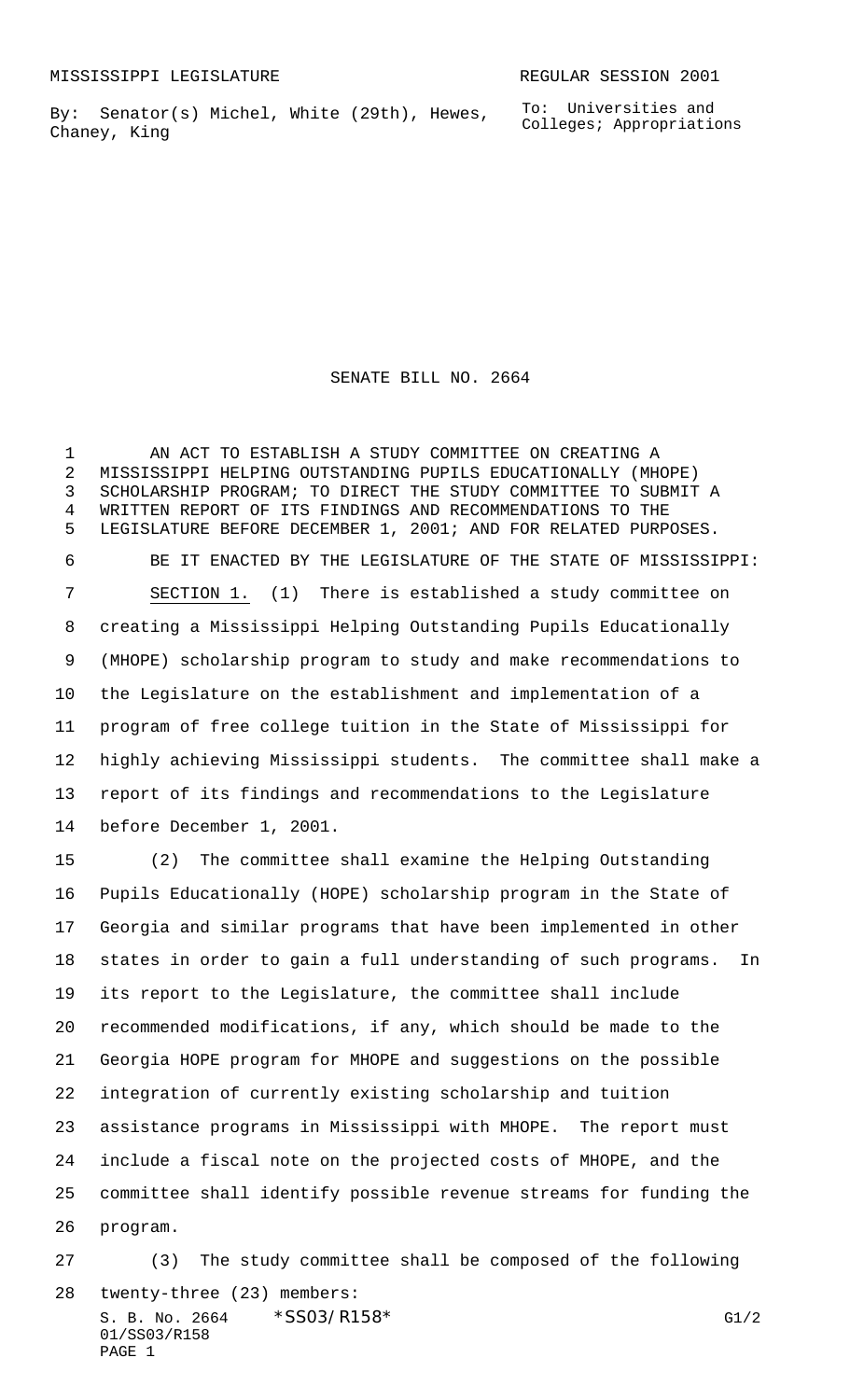S. B. No. 2664 \* SS03/R158\* 01/SS03/R158 PAGE 2 (a) The Chairmen of the House Universities and Colleges, Education and Appropriations Committees; (b) Two (2) members of the House of Representatives appointed by the Speaker of the House, or their designees from the House membership; (c) The Chairmen of the Senate Universities and Colleges, Education and Appropriations Committees; (d) Two (2) members of the Senate appointed by the Lieutenant Governor, or their designees from the Senate membership; (e) The Governor or his designee; (f) The Commissioner of Higher Education or his designee; (g) The Executive Director of the State Board for Community and Junior Colleges or his designee; (h) The State Superintendent of Public Education or his designee; (i) The President of the Board of Trustees of State Institutions of Higher Learning or his designee from the board; (j) The President of State Board for Community and Junior Colleges or his designee from the board; (k) The State Treasurer or his designee; (l) The president or chancellor of one (1) of the three (3) state institutions of higher learning having the highest student enrollment in the state, appointed by the Board of Trustees of State Institutions of Higher Learning; (m) The president of one (1) of the historically black state institutions of higher learning in the state, appointed by the Board of Trustees of State Institutions of Higher Learning; (n) The president of one (1) of the three (3) state institutions of higher learning having the lowest student enrollment in the state, appointed by the Board of Trustees of State Institutions of Higher Learning;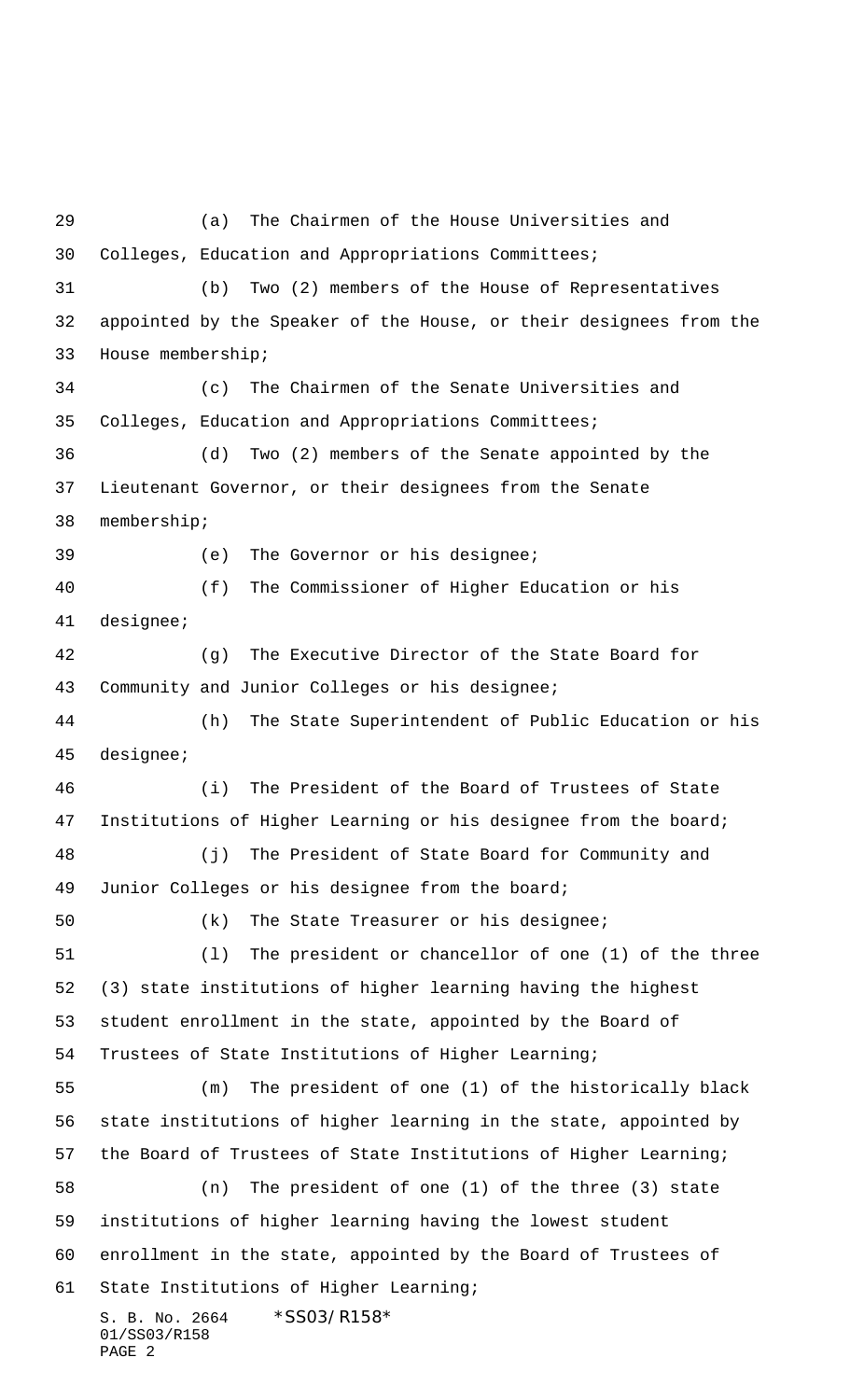(o) The president of a public community or junior college in this state, appointed by the State Board for Community and Junior Colleges;

 (p) A president of an accredited, private four-year institution of higher learning in the state, appointed by the membership of any association representing such institutions in the state; and

 (q) A representative of a local district of Rotary International or his designee.

 In making their legislative appointments, the Lieutenant Governor and Speaker of the House shall endeavor to achieve a diverse representation, with all geographical areas of the state being represented on the committee.

 (4) If any chairman of a legislative committee serving on the study committee is unable to attend any meeting of the committee, the vice chairman of the respective committee may attend and vote at such meeting. Appointments shall be made within thirty (30) days after passage of this act. Within fifteen (15) days thereafter, on a day to be designated jointly by the Speaker of the House and the Lieutenant Governor, the study committee shall meet and organize by selecting from its membership a chairman and vice chairman. The vice chairman shall serve as secretary and shall be responsible for keeping all records of the study committee. A majority of the members of the study committee shall constitute a quorum. In the selection of its officers and the adoption of rules, resolutions and reports, an affirmative vote of a majority of the study committee is required. All members shall be notified in writing of all meetings, and such notices must be mailed at least five (5) days before the date on which a meeting is to be held.

S. B. No. 2664 \* SS03/R158\* 01/SS03/R158 PAGE 3 (5) Subject to the availability of funds, for attending meetings of the study committee, members who are not legislators shall be compensated at the per diem rate authorized by Section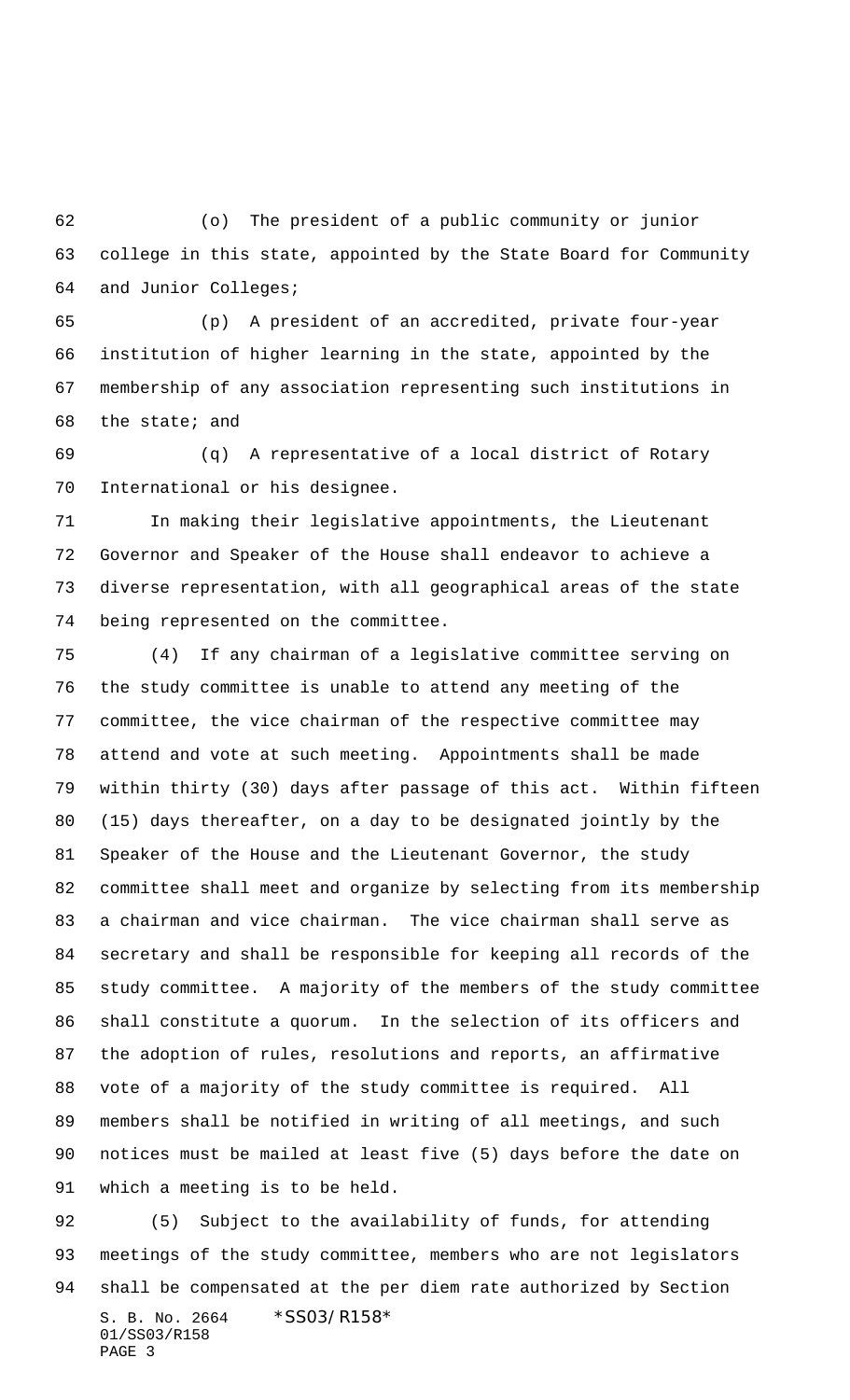25-3-69, Mississippi Code of 1972, and shall be reimbursed in accordance with Section 25-3-41, Mississippi Code of 1972, for mileage and actual expenses incurred in attending meetings of the committee. Each legislative member of the committee shall be paid from the contingent expense fund of his respective house per diem in the amount authorized by Section 25-3-69, Mississippi Code of 1972, and a mileage allowance and an expense allowance in the amount authorized by Section 5-1-47, Mississippi Code of 1972. However, no per diem, mileage allowance or expense allowance may be paid for attending meetings of the committee while the Legislature is in session, and no per diem, mileage allowance or expense allowance may be paid without prior approval of the proper committee in the member's respective house. Any member who is also a state employee shall not be eligible to receive per diem compensation. No study committee member may incur per diem, travel or other expenses unless previously authorized by vote, at a meeting of the study committee, which action must be recorded in the official minutes of the meeting. Nonlegislative members may be paid from any funds made available to the study committee for that purpose.

 (6) The study committee may employ consultants or staff and may utilize clerical and legal staff employed by the Board of Trustees of State Institutions of Higher Learning, the Office of the Governor, the Legislature and any other staff assistance made available to the committee.

 (7) Funding for the study committee may be provided from any funds that may be appropriated by the Legislature for the expenses of the study committee. The study committee may accept money from any source, public or private, to be expended in implementing its duties under this act.

 (8) Upon presentation of its report to the Legislature before the 2002 Regular Session, the study committee shall be

dissolved.

S. B. No. 2664 \* SS03/R158\* 01/SS03/R158 PAGE 4